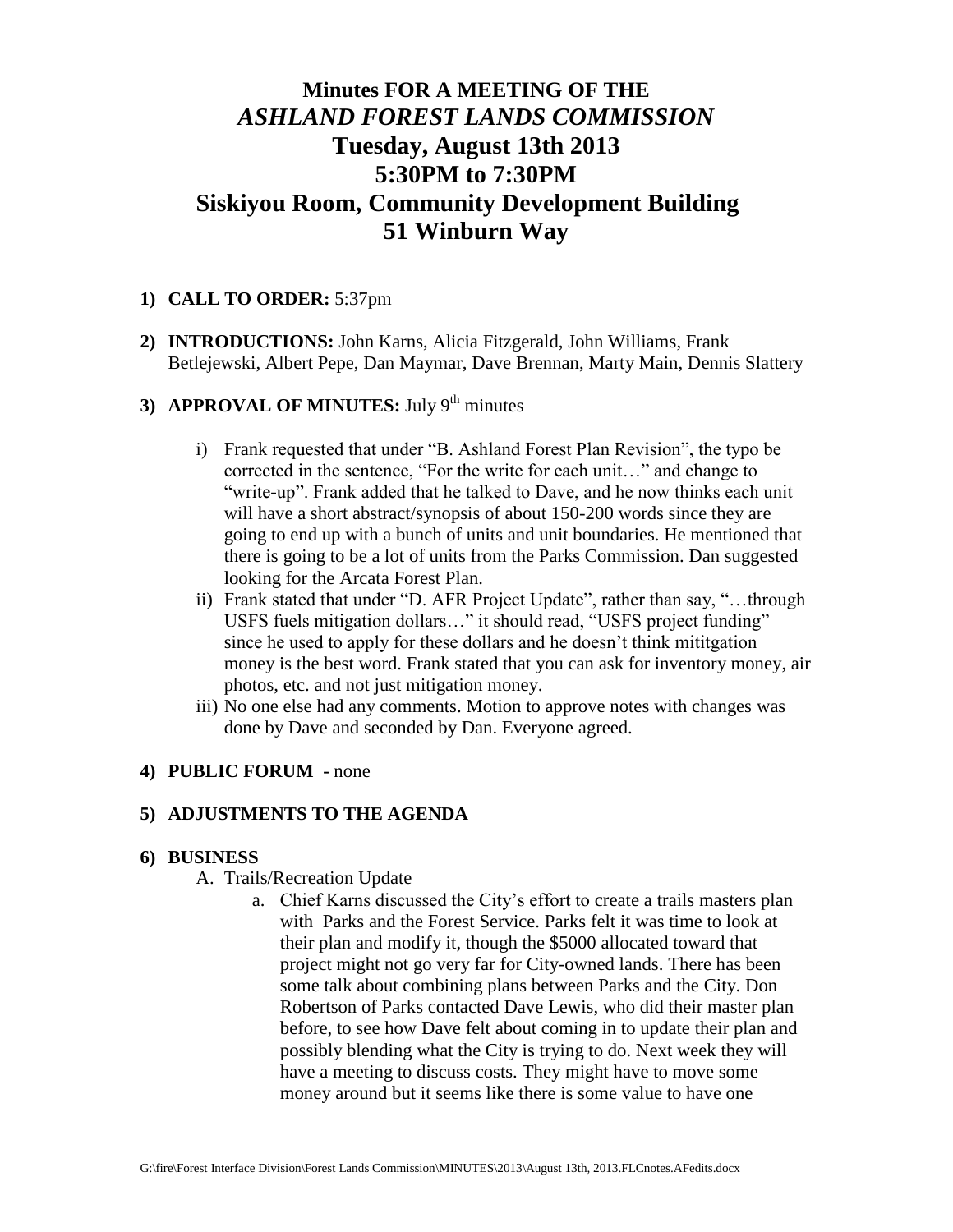comprehensive City lands document that refers to the Parks land document as well. The original plan pictures were taken by Jeff MacFarland before so he'd probably do that again. By next month they will determine if combining the plans is feasible or not. No more information about work on the Alice in Wonderland Trail.

- b. Jeff discussed the Parks work on the Mike Uhtoff Trail putting in some bolts with a 3-hour fire watch. They had a gasoline powered drill for that, which they got a waiver for from the Fire department.
- c. The Lomakatsi Youth Training and Employment Program worked with Parks on the Mike Uhtoff Trail for a day. The program also worked on the White Rabbit trail re-routes above the White Rabbit parking area, with help from Bill Rousell and the Lomakatsi water truck. Parks also got help from the Youth Conservation Corps on the Mike Uhtoff Trail during the summer.
- B. Ashland Forest Plan Revision
	- a. The group discussed finding the forest plans for Corvallis and Arcata. Frank was unable to find the Arcata Forest Plan, though Marty Main stated that they have a really progressive city forest lands program so he was sure there has to be one out there. Later in the meeting, Dennis found the "Arcata Community Forest and Jacoby Creek Forest Plan 1994" on the Arcata city website under Environmental Services. They have the "Arcata Forest Non-industrial Timber Management Plan".
	- b. John shared his notes with the group. Stephanie pointed out there might be good reason for us to include in any of our discussions about forest maintenance that it is on-going, not just a one-time occurrence. She also asked if she could add photos and graphs to her revisions and the group said yes. The group agreed that putting the data into graphs and/or tables is a good way to communicate a lot of information.
	- c. The existing policy documents Restoration II and III say we will generally manage for dispersal habitat but are inconsistent with each other as to what specifically we intend. The US Fish and Wildlife Service have authorized pilot projects to shoot barred owls in California and Oregon. Barred owls are present in the watershed and may cause conflicts between the species.
	- d. The group agreed to have a rough draft, if we're making new content, by the next meeting on Sept  $10^{th}$ . The group agreed that during the next 30 days they need to start putting some work forward on this and start getting things circulating. If anyone has any questions about what they should be doing they should email John W. or Frank B. John will contact Stephanie and make sure she's aware of what she's doing. Frank and Dave had a good meeting last week to get him up to speed on what he should be doing.
	- e. Frank stated that whatever section you're doing, there is no need to go much past what those columns in the attribute table on what relates to the topic you're doing. He also stated that he looked at an area in Siskiyou Mountain Park west of Chesire Cat trail and South of White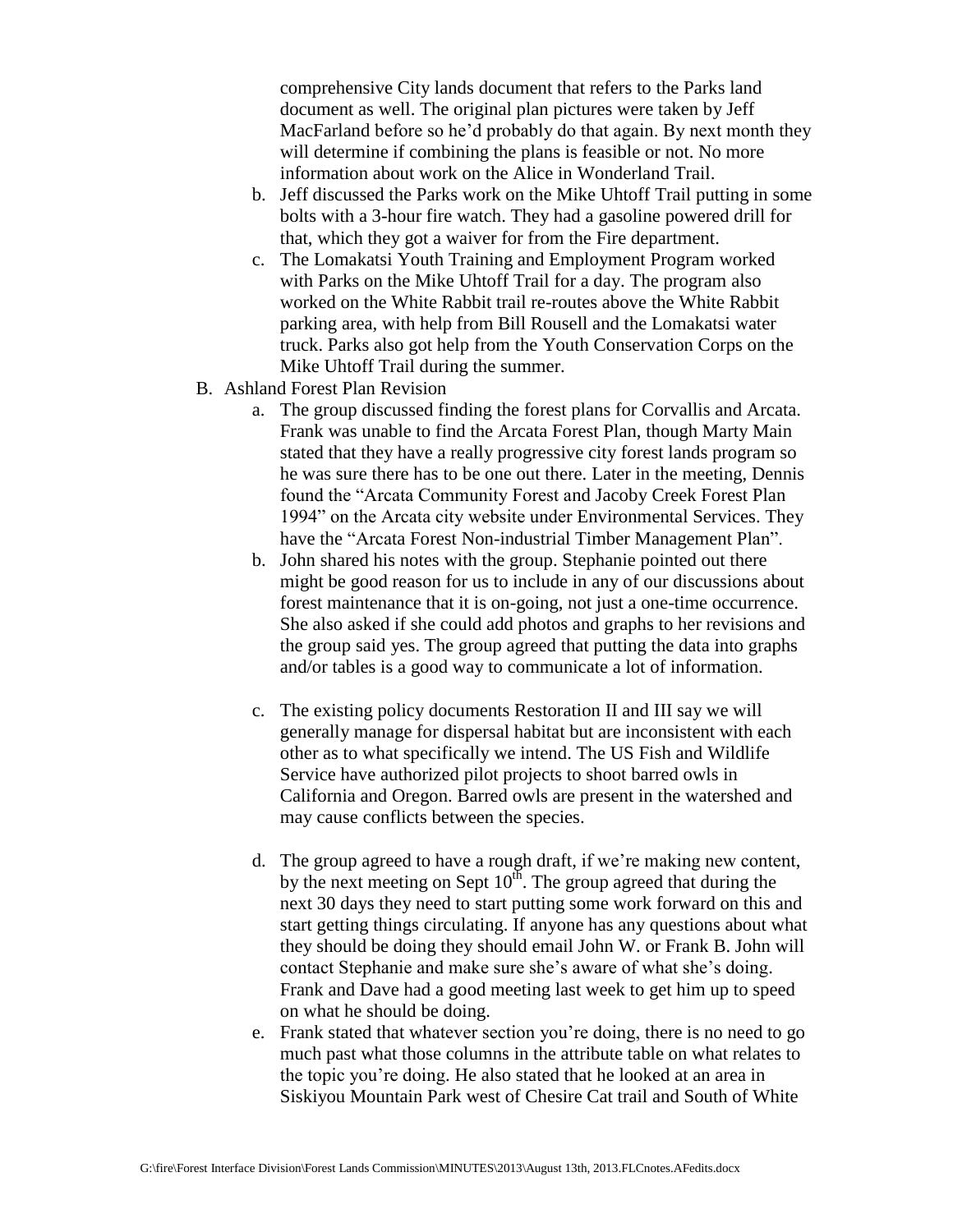Rabbit trail. He used an increment borer on one Douglas fir and one pine there and it seems something happened to release these trees around 1992 through 1994. The trees have responded and haven't slowed down since then so he believes the management pre-1995 caused a growth response. He also stated that there's not a lot of conifers in there. Marty stated that there was an extended drought from 1987 through 1994 so it might be weather related, but that is usually overrated and was probably management, but it could also be weather.

- C. AFR Project Update
	- a. Marty stated that there hasn't been a lot going on. He discussed one meeting where the group strategized, and looked back to do some retrospective work together. There are a huge number of piles to burn, he thinks roughly 1,500 acres. There has been a fair amount of work in the last 3-4 months on securing some funding. Chief Karns stated that it is going to be an ongoing process. He gives the mayor credit, since Mayor Stromberg has been focusing on pushing the Forest Service and City to get more funding. He discussed how there was always some implied idea that Ashland should put some "skin in the game" and then we can go forward and put more pressure on the federal government and that's essentially what happened. Dennis stated that we're starting to target the federal funding through local people, and nothing came out of the state legislature. He thinks we're going to be working on it constantly. The Chief stated that he thinks the video is one of the tools that will be used for this.
	- b. The group discussed the upcoming Chamber dinner on October  $10<sup>th</sup>$ . Dennis stated that it would be good for some of Forest Lands Commission to go. He stated he would get the group some more information, but that AFR is going to be front and center. He stated that Sandra was a young woman when she started pushing on federal people, so this is a long time in the pipeline. He talked about how the amount of impact on our watershed can't even be put into numbers. People keep thinking millions of dollars is expensive but you can't quantify how much impact this could have. He stated he would be interested to see if someone could put a number on the economic impact on the 2 weeks of smoke that just occurred and how the business community has a big concern about losses related to the smoke. Unfortunately, we're preaching to the choir, but some great efforts are being made to raise the profile.

Chief Karns stated there will be a survey to measure that. He mentioned that he spoke to a B&B that had 31 cancellations, and since they're not even a big business that gives some indications.

- c. Frank discussed The Nature Conservancy's work on legacy tree monitoring. They're tracking a couple hundred of the legacy trees through AFR in part to see if enough trees were cut around the legacy trees to increase their chances for survival. He stated that it's solid science, and will generate a mountain of data that can be published in a peer reviewed journal.
- d. Marty stated that he thinks the federal government is going through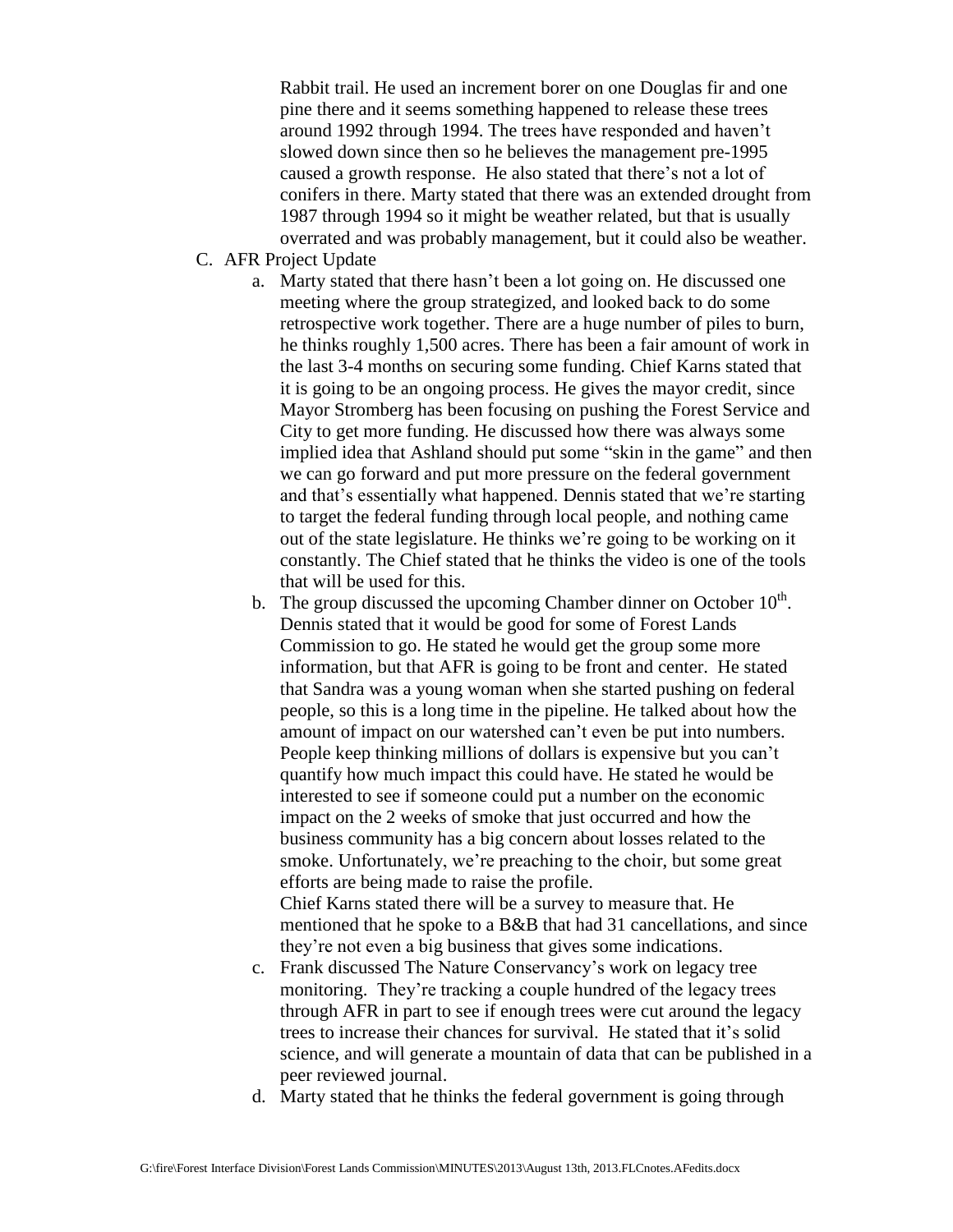some discussions on the congressional level, with Ron Wyden, Greg Walden and Peter DeFazio. He doesn't know how it will come together but he thinks we may see a transition in how the Forest Service and BLM are structured after this. Maybe not. Dennis stated that he can't get a feel for whether it will be positive or not. He discussed the conflict of whether you leave it as is or re-structure something, and stated that it makes him nervous. Marty discussed the intent to put O&C lands in a trust arrangement focused more heavily on producing logs and economic benefits, which is coming through the house (DeFazio, et al). There are some real intense discussions on the economic side of producing forest products in relation to the money the counties have historically gotten and is now going away. That discussion has been going on for 4-5 years and may have some resolution in the next year. Dan stated that for the O&C lands, half the economic benefits were supposed to go to the schools. That is how that whole program is sold. Now the interesting thing is that if you aren't having that much logging in the county, that money isn't coming into the County budgets. Marty stated that most of that is focused on O&C and BLM lands. Since we don't have that we maybe won't be affected as directly, but the political winds are pretty shifty so we'll see what happens.

- D. Watershed Outreach Plan Discussion
	- a. Brochure Tasks
		- i. JohnW The chamber was working on a new Ashland map. Dennis stated that the new Ashland map was not finished and is still in development. The goals of this particular map were to get a bead on the trails that are around Ashland and get people to those trails. A trails map you could hand to visitors which would maybe also include Howard Prairie and other wintertime trails for skiing. It would also possibly be sold and then a donation made to AFR. The Chief stated that it would be a high-end 48-panel map which may include information from Lomakatsi and the Forest Service on Native American influence, as well as biology influences, and there will be an opportunity to contribute to the work in the watershed. He is pretty optimistic, since the community is screaming for something like this at hotels, tourist centers, etc. He thinks this will address most, if not all, those needs.
		- ii. Dave stated that he has some concerns about going a separate way from this map project. He stated that there are 4 different maps that you can get for the different trails and the more maps, the more confusion. He suggests working as much as we can with the Chamber of Commerce to see if our needs are going to be met in their needs. John W stated that the map the group wants to produce would be a simple  $8\frac{1}{2}$  tri-fold map that you can put in your pocket and take on the trail. He stated this would be useful especially in an area like Alice and Wonderland where you are going across some trail systems.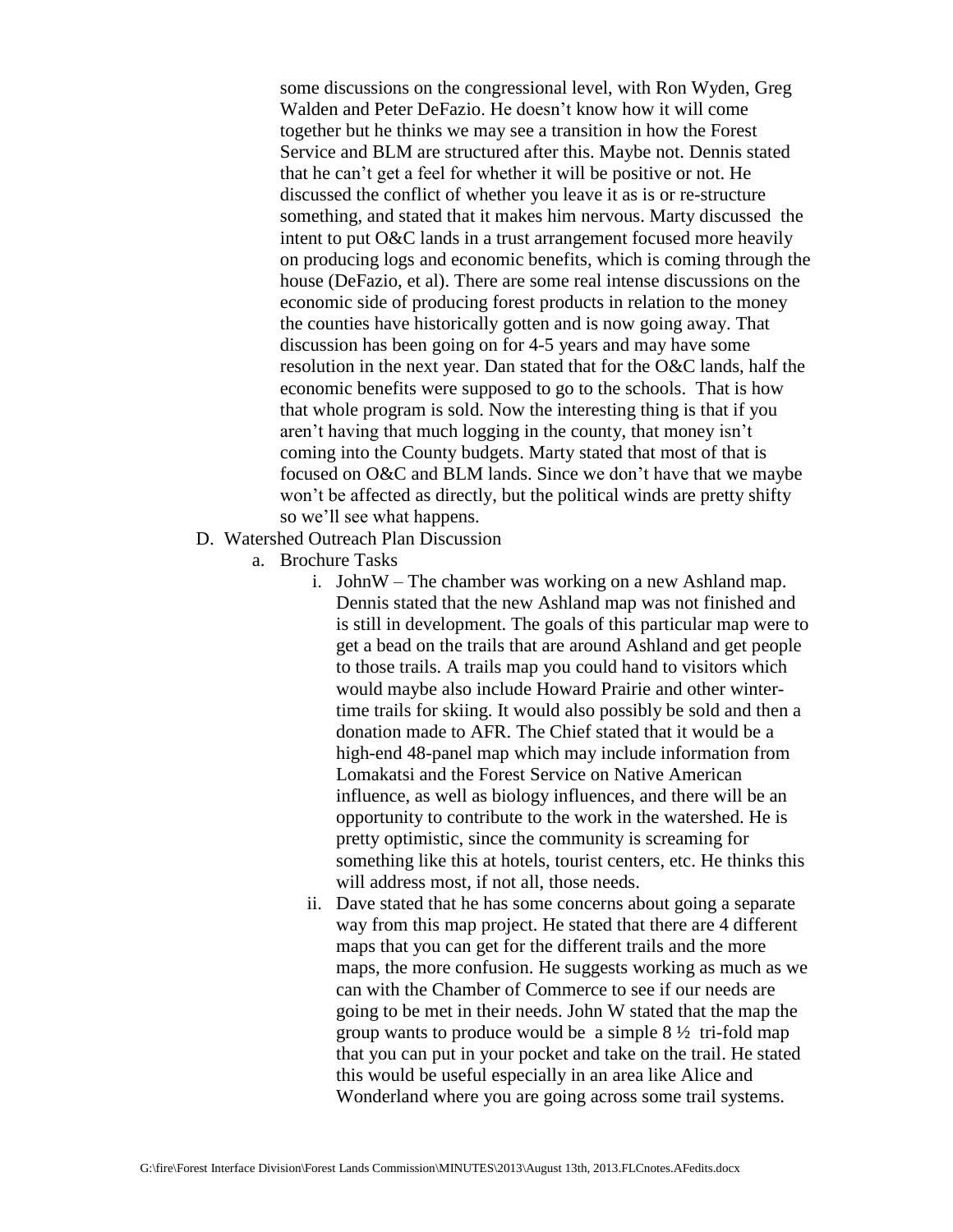Dennis stated that he thinks the Chamber is looking to produce a usable map. Sandra was going to give it away at first but he convinced her to sell it at the Chamber for a \$2 donation to AFR. Dennis will talk to someone and see if they will come to the next meeting or get something in writing about where they're at and will send an update to John W. He thinks they are trying to serve a number of needs on this and also support AFR. He stated that trails on the Forest Service are yet to be solidified and is a constraint at this point. He thinks they have had conversations with a cartographer but he's not sure. The Chief stated that the City GIS department dedicated someone for a few weeks on the map project.

#### **E. COMMISSIONER COMMENTS**

- i. Frank suggested that the group have a deadline of the  $8<sup>th</sup>$  for finishing their section and sending them to Chris. This would give the group 48 hours to at least scan the information ahead of time and provide time at the meeting for discussion. The group agreed.
- ii. Chief Karns stated that there has been some discussion about re-formatting the Firewise Commission. Firewise has been very successful here, but at some point it will reach its saturation. The Fire Department will sustain that, but are going to transition into a "Fire-Adapted Communities" Program. Fire-Adapted Communities efforts involve land-use planning as well. There has been some discussion in folding that as a subcommittee of the Forest Lands Commission. That is one reason Chris is back at the Fire Academy this week.
- iii. Dennis stated that he would like John W. to get on another council agenda to give information on what the Forest Lands Commission is doing. He thinks sometime in September or October, after the  $10^{th}$ , to talk about what the Commission is doing and where it's moving. Especially with the AFR overlay, the council still has some grumbling about budget and uncertainty, and it would be good to have someone, or everyone, from the commission there. Dennis will get it on the schedule and will let John W know.

#### **VIII. REVIEW AND SET COMMISSION CALENDAR / NEXT MEETING**

A. Next Regularly Scheduled Meeting, September 10th 2013 at Fire Station 2 (unless communicated differently). John Karns will schedule it in the conference room.

### **IX. ADJOURN: 6:36 PM**